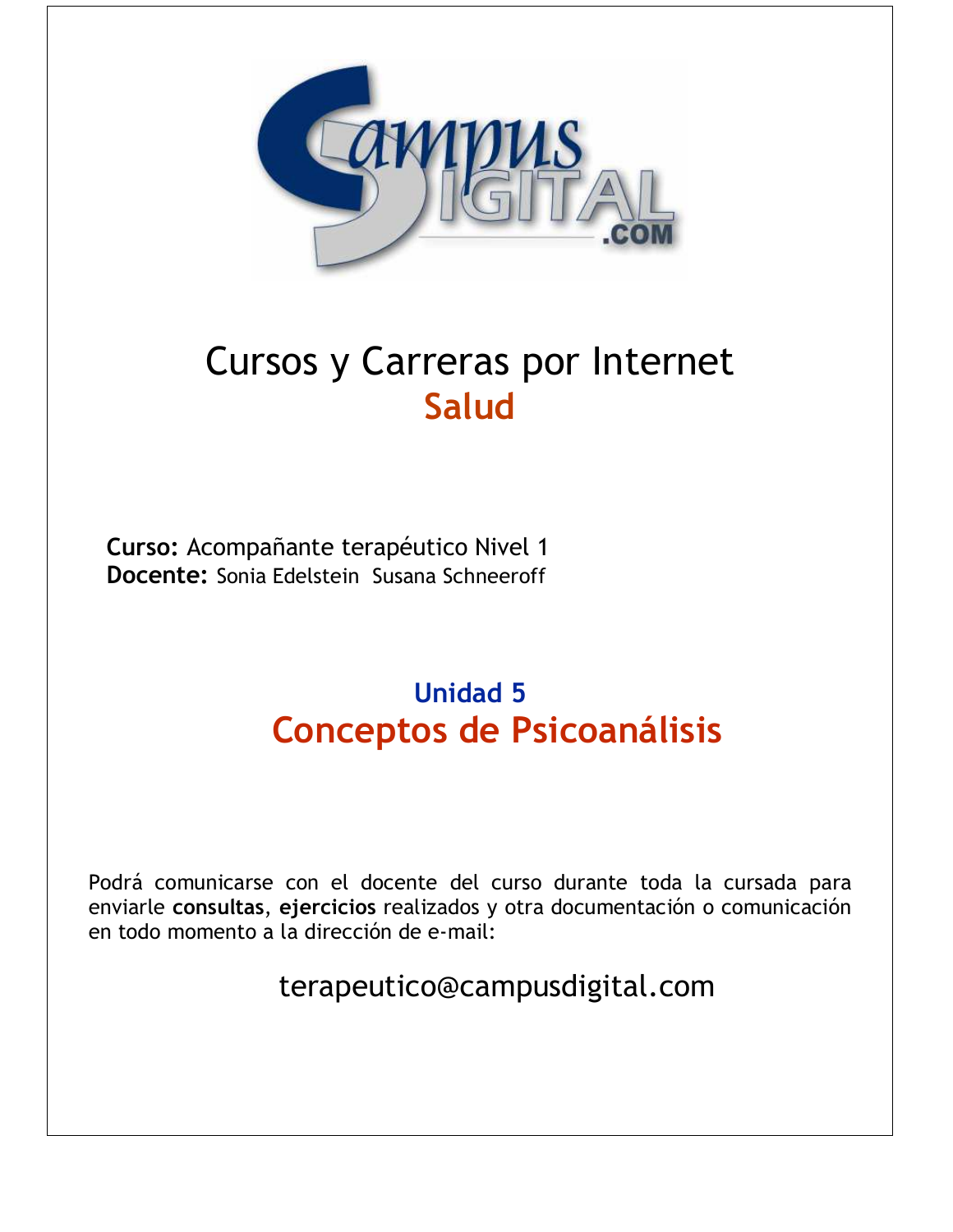#### **Quinta clase**

## MOMENTOS FUNDAMENTALES EN LA EVOLUCIÓN DEL VÍNCULO ACOMPAÑANTE-PACIENTE

En la experiencia asistencial se ha ido gestando un estilo propio en lo que hace a la modalidad del vínculo acompañante terapéutico -paciente. En ella pueden distinguirse aperturas, desarrollos y desenlaces, que intentaremos describir.

## PRIMERA ETAPA: INICIO DE LA RELACION

Las actitudes dominantes, al comienzo de la relación del paciente con su acompañante pueden ser de sospecha y desconfianza o de transferencia masiva abrupta y prematura.

a- Cuando el sentimiento predominante es el primero es decir el de sospecha y desconfianza, hay un marcado predominio de ansiedades persecutorias que generan conductas tendientes a acentuar la distancia y a poner freno a todo lo que pueda propiciar un proceso de integración y colaboración con el tratamiento.

b- Cuando predomina la transferencia masiva abrupta y prematura al AT se produce una relación con características casi simbióticas donde predomina una marcada idealización de la persona acompañante.

Ejemplo: frente a una consulta en crisis por un adolescente de 16 años acababa de ser salvado de un intento de suicidio, el director del equipo propuso que un AT acudiera a su domicilio. Al entrar a la habitación del futuro paciente, este abrazó al AT diciéndole en medio de un llanto desconsolado : "Viste ¡Me maté!". El acompañante aun no había alcanzado a presentarse.

### SEGUNDA ETAPA: PERIODO DE MAYOR ACEPTACION DEL VINCULO

Luego de un tiempo de adaptación mutua, la relación acompañante -paciente comienza hacerse más accesible parta ambos.

La empatía y el sentido común del acompañante se hacen necesarios para desplegar las distintas maniobras terapéuticas fijadas en la estrategia de abordaje que el equipo se trace.

Unidad 5: Vinculo Acompañante-Paciente

Página 2

© 1999 / 2003 Campus Digital.com. Prohibida su reproducción parcial o total sin autorización expresa de Campus Digital.